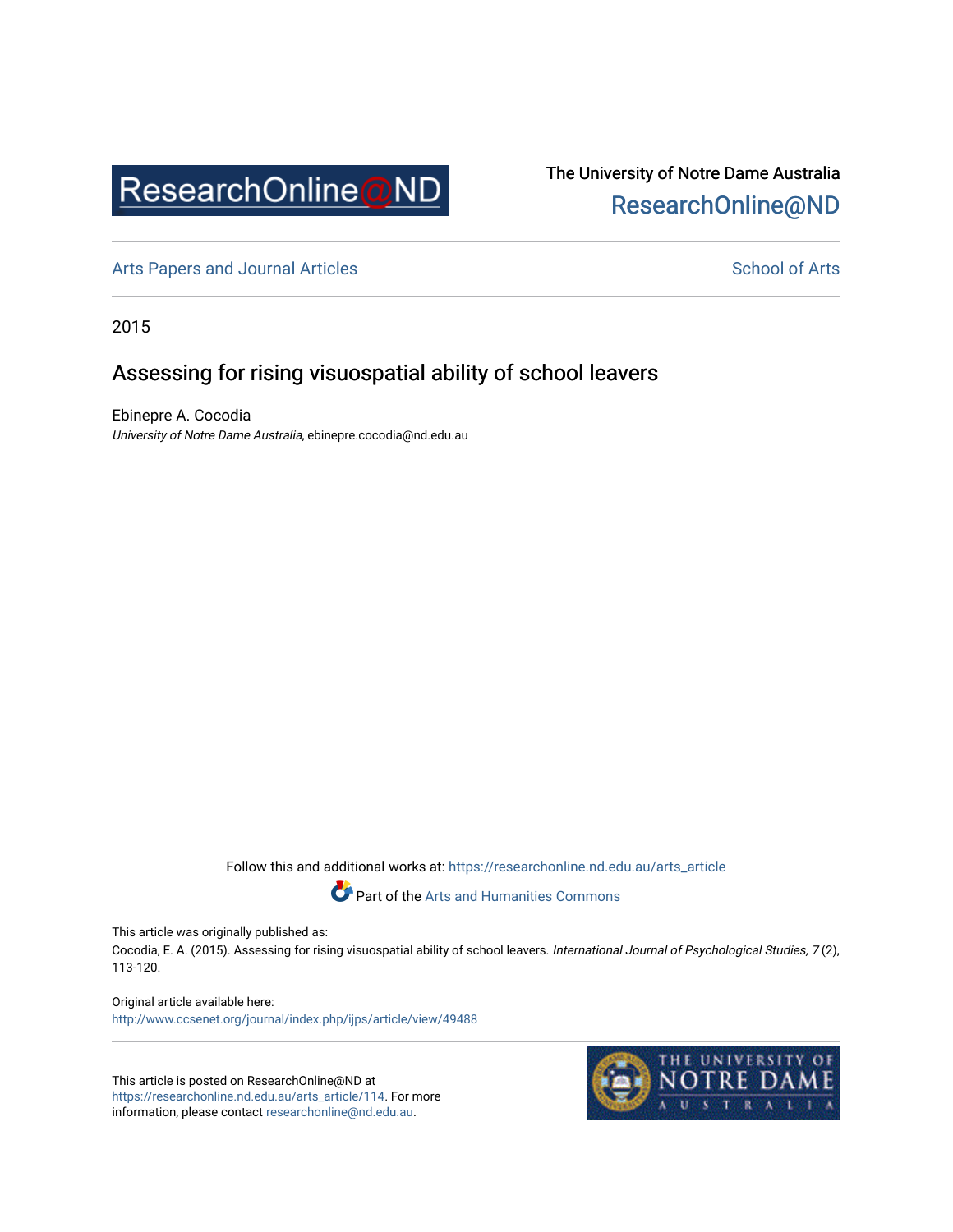This article was originally published as:

Cocodia, E.A. (2015) Assessing for rising visuospatial ability of school leavers. *International Journal of Psychological Studies, 7(2)*: 113-120. doi: 10.5539/ijps.v7n2p113

No changes have been made to the original article.

This article is distributed under the terms and conditions of the Creative Commons Attribution license [\(http://creativecommons.org/licenses/by/3.0/\)](http://creativecommons.org/licenses/by/3.0/).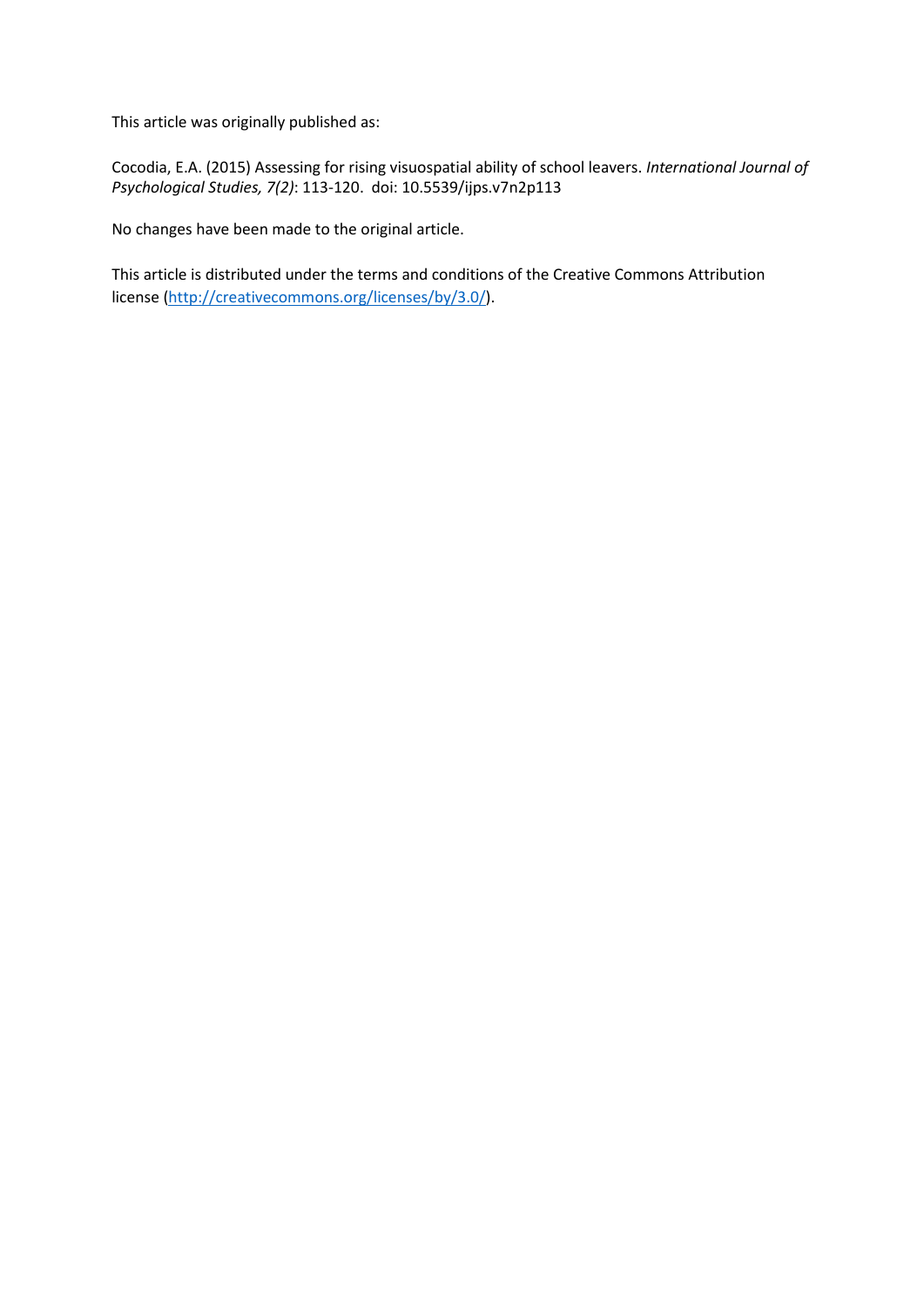# Assessing for Rising Visuospatial Ability of School Leavers

## E. A. Cocodia<sup>1</sup>

<sup>1</sup> University of Notre Dame Australia, Sydney, NSW Australia

Correspondence: E. A. Cocodia, University of Notre Dame Australia, Sydney, NSW Australia. E-mail: Ebinepre.cocodia@nd.edu.au

| Received: March 31, 2015  | Accepted: April 3, 2015                      | Online Published: May 29, 2015 |
|---------------------------|----------------------------------------------|--------------------------------|
| doi:10.5539/ijps.v7n2p113 | URL: http://dx.doi.org/10.5539/ijps.v7n2p113 |                                |

### **Abstract**

This paper investigated increasing visuospatial ability in three countries. Drawing on the Flynn Effect some researchers (Greenfield, 1998; Neisser, 1997) hypothesized that visuospatial ability may be increasing. I explored rising visuospatial abilities amongst school leavers in the UK, Australia and Nigeria. In one study Cocodia et al. (2003) found that exposure to new technology may be impacting on ability to carry out tasks that require high levels of visuospatial ability more efficiently. Results suggest that increasing visuospatial ability may be occurring due to a more visual environment and more access to multimedia. The core component of the present research paper was to investigate whether visuospatial ability is indeed rising as it is a feature of the human intelligence framework (Halpern & LaMay, 2000; Alias, Gray, & Black, 2001). Data analysis of examination results in specific subjects indicated that visuospatial abilities are rising. It was hypothesized that visuospatial ability is rising in industrialized nations due to more access to multimedia, and cognitive manipulation task in general.

**Keywords:** Australia, Nigeria, United Kingdom, school leavers, visuospatial ability

### **1. Introduction**

Visuospatial ability is a subset of the human intelligence structures. Lohman (2000, p. 285) describes visuospatial ability as an aspect of spatial ability which assists to mentally *"generate, retain, retrieve, and transform well structured visual images"*. It is also defined as: *"*…*the ability to manipulate and rotate two- and three- dimensional pictorially presented stimulus objects"* (McGee, 1982, p. 893). Significantly, Flynn (1984, 1987) found that scores on those IQ tests which rely heavily on visuospatial ability, were higher than verbal ability test. Visuospatial strategies may also be employed to solve mathematical problems on tests which require advanced mathematical reasoning (Thomas & Higbee, 1999; Halpern & LaMay, 2000; McGee, 1982; Wilson & Swanson, 2001). Halpern and LaMay (2000) point out that visuospatial ability consists of subsets of abilities and is not a unitary construct. There are 5 abilities within the visuospatial framework (see Table 1).

| <b>Abilities</b>                              | Description                                                                                                                               |
|-----------------------------------------------|-------------------------------------------------------------------------------------------------------------------------------------------|
| Spatial perception                            | Requires a participant to locate the horizontal or vertical<br>in a stationary display while ignoring distracting<br><i>information</i> : |
| Mental rotation                               | Involves the ability to imagine how objects may appear<br>when they are rotated in two- or three dimensional<br>spaces;                   |
| Spatial Visualisation                         | Refers to the complex analytic multistep processing of<br>spatial information                                                             |
| Spatiotemporal ability                        | Involves judgements and responses to dynamic (i.e.<br>moving) visual displays.                                                            |
| Generation and maintenance of a spatial image | Require one to generate an image form long or short term<br>memory, using the information to perform a specific<br>cognitive task         |

Table 1. Five abilities within the visuospatial framework (Adapted from Halpern & LaMay, 2000, pp. 235-236).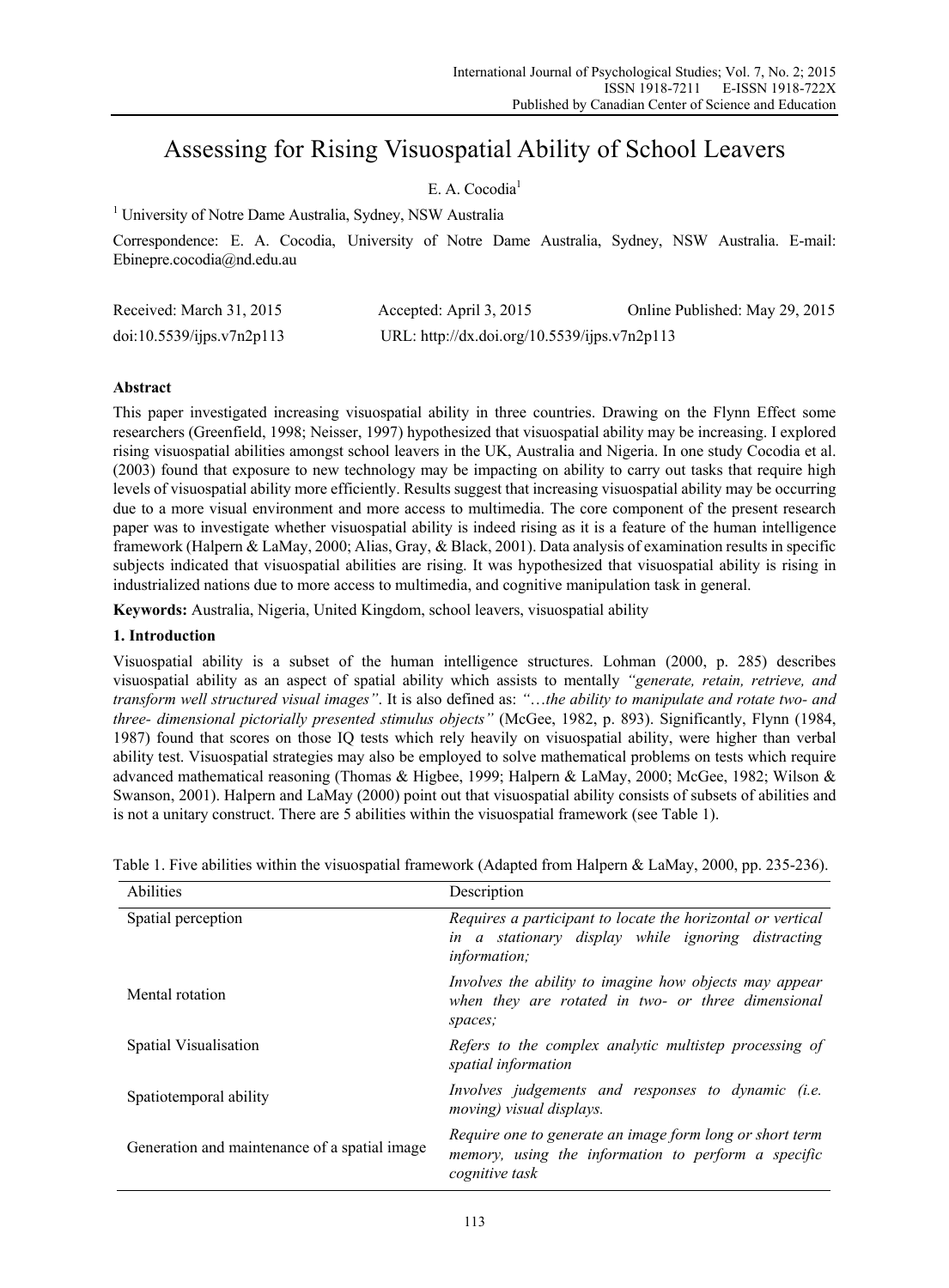#### **2. Technological Advancement and Rising Visuospatial Abilities**

Exposure to technological and visual environments in modern society is described as part of the cultural development of a society (Neisser, 1997). According to Neisser increased access to information and communication technology has been suggested as a possible causal factor for rising IQ test scores. Others have also linked the perceived rise to general technological advancement (Teasdale & Owen, 2000; Greenfield, 1998). Television, film, visual media, and internet access are just some of the changes which have impacted on the human environment since the 1920s. More access to information means people have access to more knowledge. Knowledge is described as information which is acquired and accumulated (Gilhooly, 1994). Through more information mediums like these we can acquire a large pool of knowledge as well as other skills and concepts. Depending on how highly structured one's knowledge base is, the information we acquire can assist in IQ tests. This is especially pertinent when performance involves problem solving tasks (Ceci, 1991). For example, if a test item requires the examinee to mentally rotate objects on a picture test, playing computer games have been found to enhance this skill (Greenfield, 1998). If an individual's reservoir of knowledge in a given domain is well structured, the relevant cognitive processes (e.g. encoding, retrieval, inference) that access this knowledge when solving new problems will be utilized efficiently (for a full account of how our cognitive architecture and processes influence knowledge acquisition see Sweller, 1999).

Increasing technical and visual environments are also evident in formal education settings. Children now have more access to more technology and computers for a variety of classroom activities including mathematics and science. Schools have integrated computer technology is classroom practice (Ogbu, 1994). Theories have emerged suggesting that continuous contact with these technologies may be impacting IQ test scores. Curtis and Lawson (2002) list the benefits of computer games and new computer applications as inclusive in the development of language, problem solving and social interaction. One may use domain specific knowledge like inferring, monitoring or deductive reasoning to solve such problems (Sherwood, 1988; Henderson-Lancett & Boesen, 1986). A person's store of knowledge helps to comprehend a situation, select moves which in turn affect outcomes. These skills obviously become very useful when taking IQ tests. Greenfield (1998) proposes that students spend long periods playing computer video games which may help develop visuospatial skills which are useful for completing items on nonverbal IQ tests. These skills are essential for completing tasks on nonverbal IQ measures such as various block design tests. Specifically, object Assembly Subtests of the Wechsler Scales and the Raven Matrices are examples of block tests. Greenfield points out that some video and computer games require the player to position objects on certain parts of the screen. More recent development of computer application may further enhance these skills. Hence, the player has to mentally manipulate each object before physically making his/her next move. The argument is that such tasks exploit skills like visuospatial representation and iconic imagery. Long periods of playing computer games requiring mental manipulations of spatial imagery may stimulate internal forms of representation (Greenfield, 1998; Okagaki & Frensch, 1994). Many of these computer games also require one to solve puzzles or assemble two or three dimensional images on the screen. Assembling images may require mental rotations and manipulations that are also required by mental paper folding tests (e.g. Stanford-Binet Mental Paper folding Test and the Wechsler Scales for Children). Greenfield (1998) pointed out that film, television and video are more iconic in nature, that is, they require iconic rather than symbolic imagery over word as do nonverbal IQ tests. In addition, film and video assist in visual perspective-taking skills. These include computer software which require visual perspective skills. The author proposes that although we engage in mental manipulations using external apparatus, this should transcend to internal forms of representation (i.e. schemas) which would manifest when taking tests.

Studies have found that television and films may also influence verbal ability of children (Rice et al., 1990; Rice & Woodsmall, 1988; Salomon, 1977; Stein & Friedrich, 1975). This implies that if basic vocabulary is improving, verbal IQ score should be rising (Greenfield, 1998; Williams, 1998). In a longitudinal study, Rice et al (1990) studied children over a period of two years to investigate the effect of television on vocabulary development. The sample consisted of over 300 children aged between 3-7 years. Rice et al. reported that watching Sesame Street (an educational programme) did contribute to increases in vocabulary of preschoolers. Howver, it is not clear whether IQ scores also increased. Rice et al. noted that increases in vocabulary occurred regardless of environmental and social factors such as family size, parent education, parent attitude, presence of sibling or any other factors. This significant finding may have been influenced by the content and presentation of Sesame Street. Firstly, the program is well suited for the age group sampled. Secondly, language and performance of actors have also been developed to appeal to young children. However, the study does suggest that watching television for long periods may have an impact on basic vocabulary skills which may influence performance on verbal IQ tests.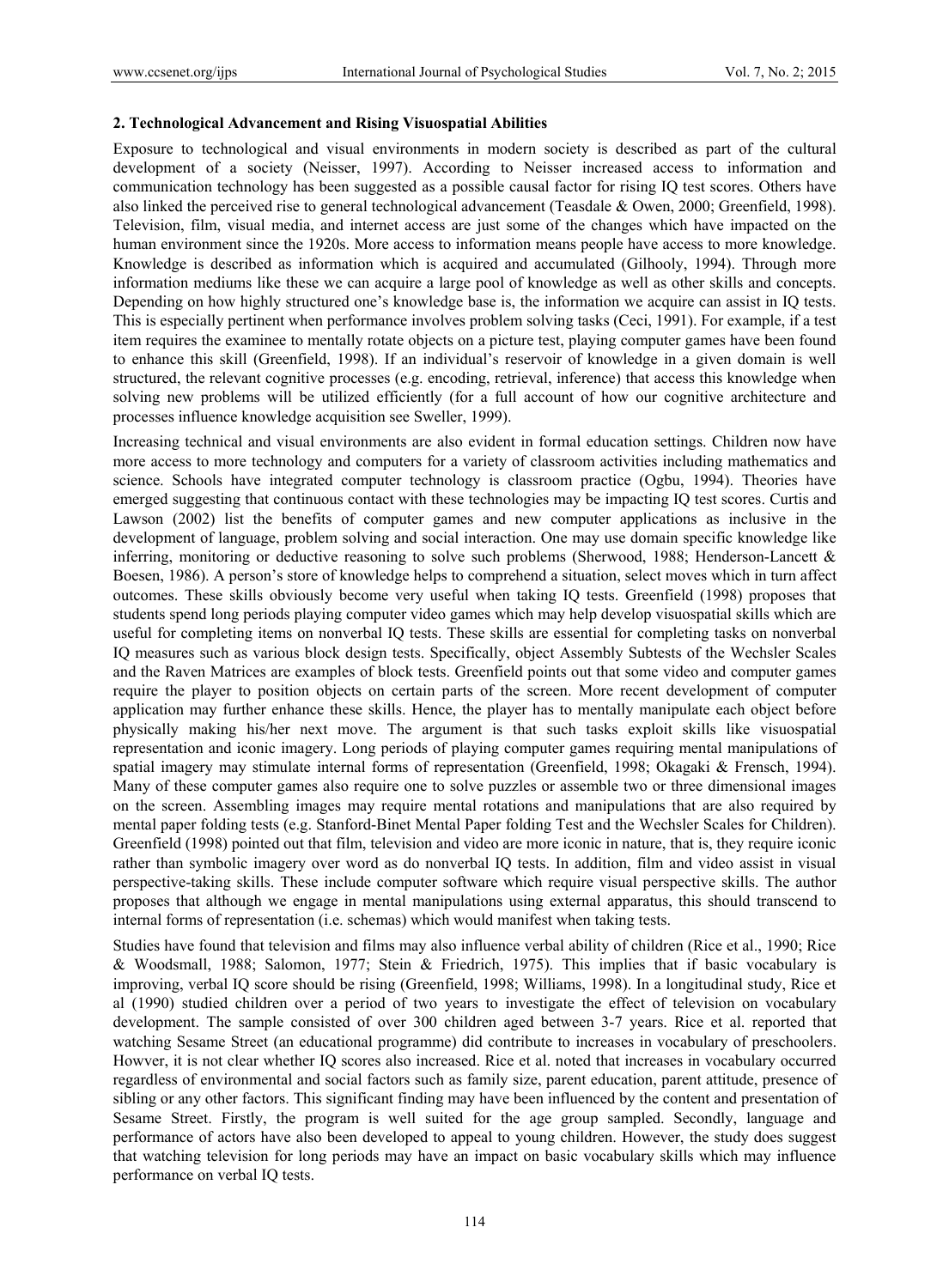#### **3. Methodology**

#### *3.1 The Sample*

Data was collected from national examination bodies in Australia, United Kingdom (U.K.) and Nigeria. Australia and the U.K. were selected as they are highly industrialized, while Nigeria was included because it is a developing country. Performance on subjects which require high levels of visuospatial ability was sought. Subjects such as technical drawing and art were selected as sketching and drawing require high levels of visuospatial ability (Alias, Black, & Gray, 2002). Mathematics was also selected for the same reason. Organisations responsible for administering school leaving examinations in each country were contacted directly. The following sections provide relevant details about the method employed in obtaining and analysing the data sample. It also includes information about the national examination framework of each of the countries included in the study.

#### 3.1.1 Australia

In New South Wales Australia, the school leaving examination is called High School Certificate Examination (HSC). Students who have successfully completed years 11 and 12 of senior secondary school in Australia are eligible to sit for this examination. Completion of year 12 is not compulsory in New South Wales. Students have the option of pursuing various pathways at the end of year 10 which include vocational studies, a traineeship or an apprenticeship. The Board of Studies, New South Wales is the body responsible for conducting the examination. They are also responsible for school curriculum development across all levels of primary and high school education in New South Wales.

#### 3.1.2 United Kingdom

In the U.K. the Department For Education and Skills (DFES) in collaboration with other bodies administer the school leaving examinations. The Qualification and Curriculum Authority (QCA) ensures that standards are maintained. The United Kingdom includes England, Scotland, Wales and Northern Ireland. However, England, Wales and Northern Ireland share a similar qualifications framework while Scotland has a separate framework (The Scottish Certificate of Education) which differs from that of the other three regions. Public examinations and qualifications include the General Certificate of Secondary Education (GCSE) and the General Certificate of Education Advanced level (GCE A level). The GCSE examinations are taken by 15 to 16 year olds after completing 5 years of secondary school. The GCE A level is usually taken by 18 years and over. The GCE A level is equivalent to Australia's HSC and was included in this phase of the study. The Qualifications and Curriculum Authority (QCA) is the body responsible for quality control.

#### 3.1.3 Nigeria

The West African Examination Council (WAEC) conducts four main categories of examinations in the sub region of West Africa. These categories are: National Examinations, International Examinations, Examinations conducted in collaboration with other Examining Bodies, and Examinations Conducted on behalf of other Examining Bodies. Since its inception in 1952 examinations conducted by the council includes the School Certificate/General Certificate of Education at both the Ordinary and Advanced levels for member countries. Current member countries include: Liberia, Nigeria, Ghana, Sierra Leone, The Gambia and Guinea. Membership is not automatic instead it remains optional. As such, each country joined the council on separate occasions. School leavers' examination performance in Nigeria was examined as the country has been a member of the council since its commencement. All states and regions in Nigeria take the national school leaving certificate examinations. Historically the GCE Ordinary and Advanced levels were the national examinations taken in Nigeria until 1988. This later changed to the Senior Secondary School Certificate Examinations (SSCE) and the West African Secondary School Certificate Examinations (WASSCE). The core difference between the previous and current school leaving examinations is that the SSCE and WASSCE are taken after 6 years of secondary school education usually at the age of 17 years and above. While the GCE "O" and "A" levels have some similarities with that of the United Kingdom examination system. The Advanced level examination was for those aged 18 and above, while the Ordinary level was for ages 15 or 16 years. These two examinations were changed to a compulsory 6-3-3-4 system of education. This includes 3 years in junior secondary school and three years in senior secondary school with the option of pursuing vocational and technical studies after junior secondary school. However the content of the old and new education system remain comparable.

#### *3.2 Procedure*

Data collection and analysis entailed liaising with research and measurement unit or department of the examination bodies in all three countries. The research unit assisted in sorting through archives and selecting relevant data for this study. Subjects chosen include Technical Drawing/Design and Technology, Mathematics and Art. The criteria for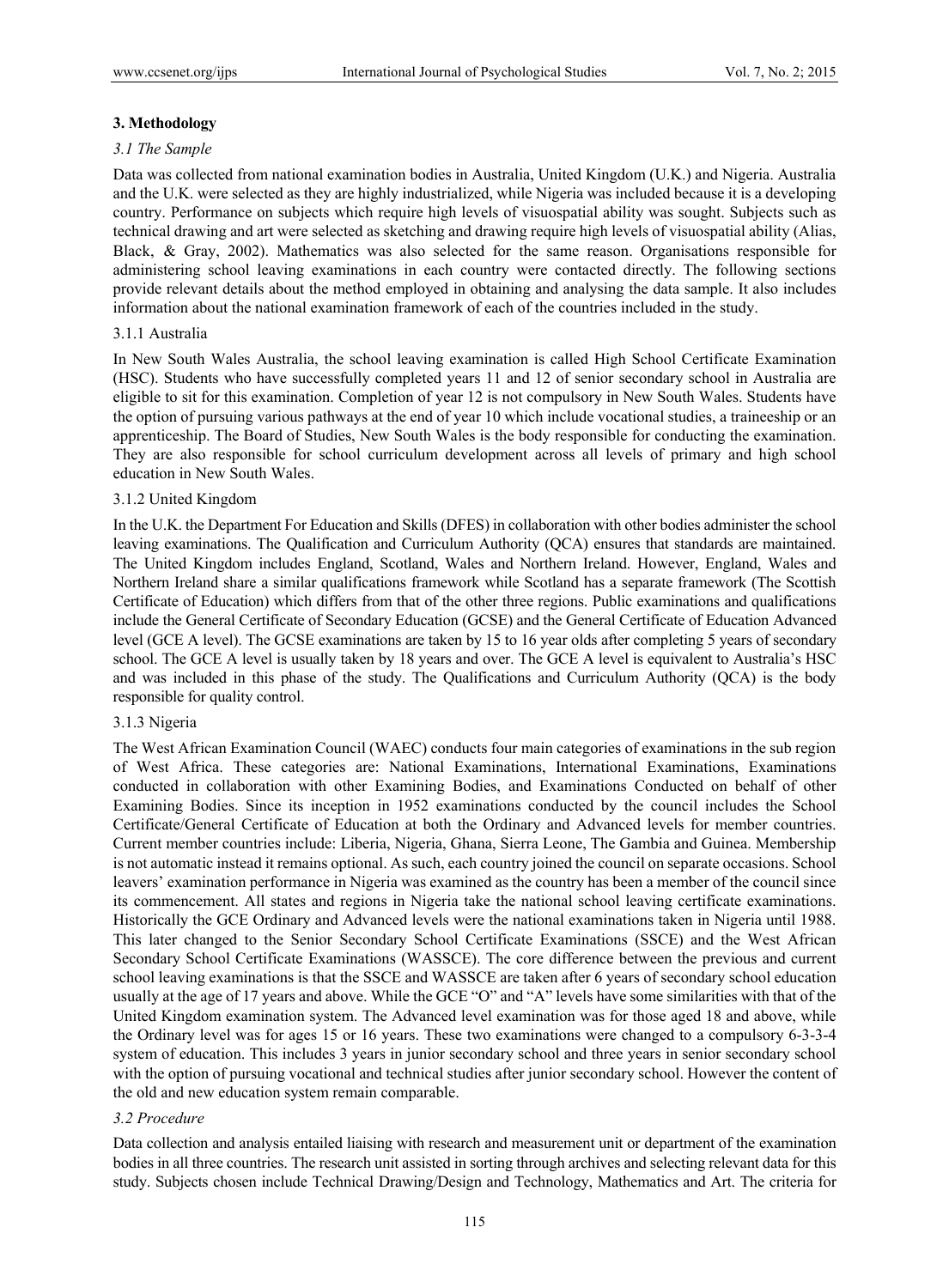data selection included: a) subjects chosen must be a common paper that has been on offer for up to ten years, b) the subjects chosen should involve high levels of visuospatial ability to complete tasks, c) furthermore in order to make meaningful comparisons over time the data had to be made consistent so it could be analysed. Therefore only passes and above in each subject were included in the analysis. The actual number of candidates who achieved passes of up to 50% (or its equivalent) and above was included. The total number of students with passes was then changed to percentages. The period of study was between 1978 and present. Due to the large volume of data, there was a need to select five years for which data was consistently available in all three countries. Hence, years 1, 2, 3, 4, and 5 are represented in the sections below across all three countries

#### *3.3 Results and Discussion*

The mean and standard deviations (in percentage) of passes in all three subjects are shown in

Table 2. The data was analysed using an *F* test to test the statistical significance of the differences among the obtained means of subjects in all three countries (

Table 1). The statistical analysis was conducted at the 0.05 level of significance with the critical value of *F* being 3.88. The number of students who achieved passes in each subject is shown in Table 3, Table 4 and Table 5.

|                           | Art   |                      | <b>Technical Drawing</b> | <b>Mathematics</b>     |  |
|---------------------------|-------|----------------------|--------------------------|------------------------|--|
|                           |       | Nigeria UK Australia | Nigeria UK Australia     | Nigeria UK Australia   |  |
| Central Tendency          |       |                      |                          |                        |  |
| Mean                      | 37.6  | 85.7<br>56.5         | 78.3 50.5<br>25.8        | 78.9 58.3<br>14.8      |  |
| Median                    | 29.4  | 58.0<br>90.0         | 79.8 50.0<br>32.1        | 18.1 77.9 64.0         |  |
| Dispersion                |       |                      |                          |                        |  |
| Range                     | 41.0  | 13.8<br>26.1         | 22.5<br>25.6<br>5.7      | 9.5 21.0<br>17.3       |  |
| <b>Standard Deviation</b> | 18.8  | 10.16.2              | 11.98.7<br>2.1           | 4.6 7.8<br>8.7         |  |
| Variance                  | 3.5   | 1.0 0.4              | 1.4 0.8<br>0.0           | $0.2 \quad 0.6$<br>0.8 |  |
| d $f(c-1)$ , $(n-c)$      | 2, 12 |                      |                          |                        |  |
| $(a=0.05)$                |       |                      |                          |                        |  |
| F Ratio                   | 10.6  |                      | 28.1                     | 61.2                   |  |

Table 2. Means and standard deviations of passes (in percentages) and *F* test statistics

Tabled value for *F*(2,12)=3.88, *P*<.05

Table 3 shows the percentage and actual numbers of school leavers who achieved passes in technical drawing in all three countries. As seen in Figure 1 (also Figure 2) when compared to performance in year 1, the number of students with passes in technical drawing (TD) in each country in year 5 increased significantly. In Australia, 48 percent of school leavers passed TD in year 1 while 54 percent passed in year 5. A total of 66 percent of U.K. school leavers passed in year 1 and 88 percent passed in year 5. Performance in Nigeria also increased from 32 percent in year 1 to 38 percent in year 5. Increasing performance of school leavers in technical drawing is significant  $F(2, 12)=10.6$ ,  $p$ <0.05 suggesting that visuospatial ability is rising.

| Year           |             | Nigeria (SSCE) |             | UK (GCE A LEVELS) |         | Australia (HSC) |
|----------------|-------------|----------------|-------------|-------------------|---------|-----------------|
|                | $\mathbf n$ | $\frac{6}{9}$  | $\mathbf n$ | $\frac{6}{9}$     | n       | $\frac{6}{9}$   |
|                | 621         | 32.1           | 2838        | 65.8              | 221     | 48              |
| 2              | 273         | 32.5           | 5360        | 74.3              | 818     | - 51            |
| 3              | 710         | 13.5           | 2160        | 83.4              | 2245 50 |                 |
| $\overline{4}$ | 1023        | 12.7           | 5086        | 79.8              | 2300    | 49.9            |

Table 3. School leavers achieving passes in technical drawing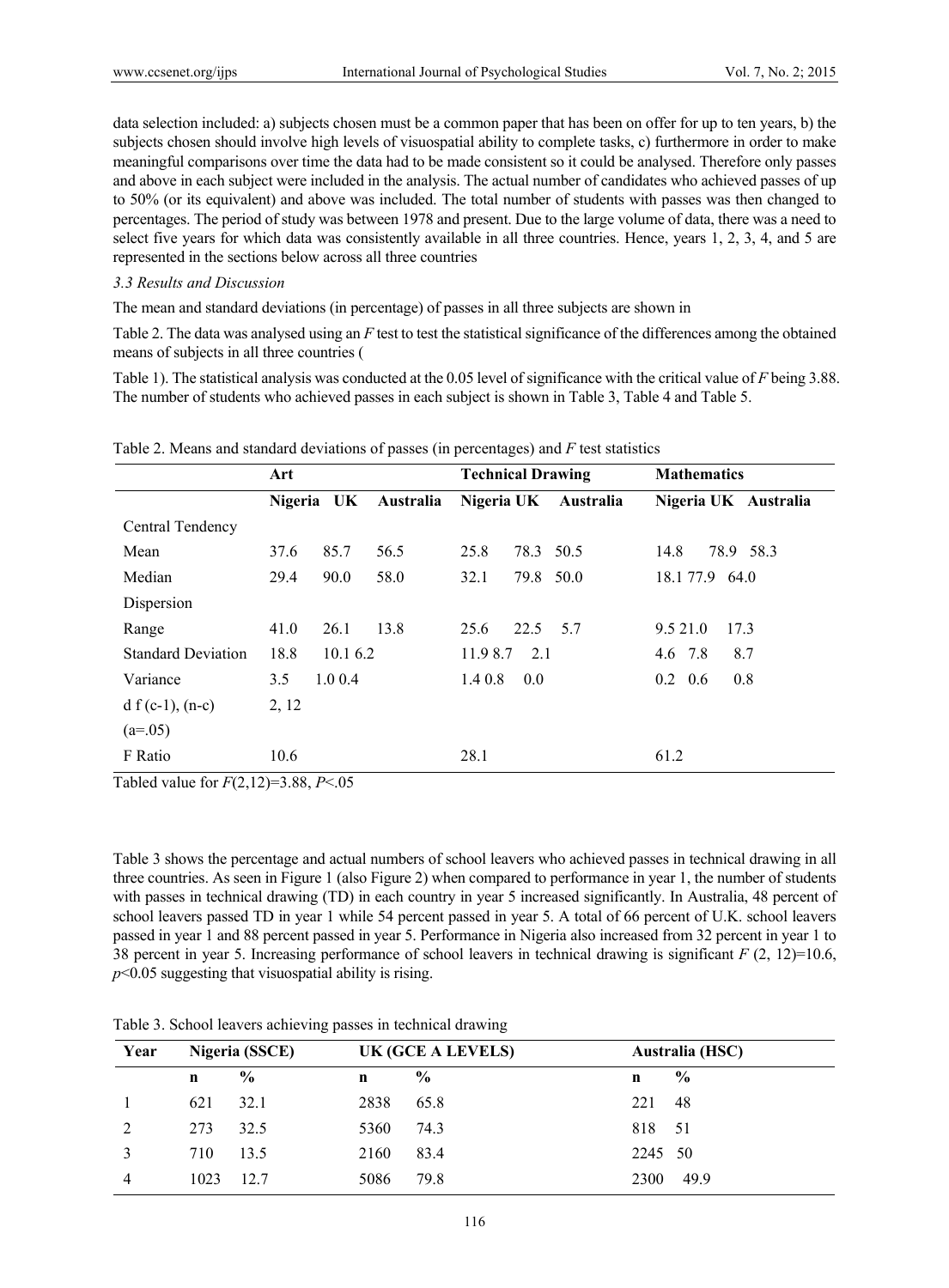





Figure 1. Percentage of examinees with credit and above in technical drawing

Table 4 shows the percentage and actual numbers of school leavers who achieved passes in art. Performance in Art has increased significantly in all three countries (Figure 2). A total of 50 percent of Australian school leavers had passes in year 1 with 58 percent achieving passes in year 5. In the UK, 69 percent of year 1 school leavers obtained passes compared to 96 percent in year 5. Only 29 percent of Nigerian school leavers had passes in year 1 which increased to 62 percent in year 5. School leavers performance in art increased significantly  $F(2, 12)=61.2, p<0.05$  in all three countries.

Table 4. School leavers achieving passes in Art

| Year | Nigeria (SSCE) |               | UK (GCE A LEVELS) |               |             | Australia (HSC) |  |
|------|----------------|---------------|-------------------|---------------|-------------|-----------------|--|
|      | n              | $\frac{6}{9}$ | n                 | $\frac{6}{9}$ | $\mathbf n$ | $\frac{6}{9}$   |  |
|      | 3255           | 29.4          | 15493             | 69.4          |             | 1760 49.5       |  |
|      | 3726           | 22.1          | 14710             | 82.9          | 2140 50.4   |                 |  |
|      | 1164           | 53            | 21000             | 90            | 5360 61.6   |                 |  |
| 4    | 2331           | 22.2          | 31450             | 90.5          | 5925 63.3   |                 |  |
|      | 1089           | 62.2          | 36424             | 95.5          | 5710 58     |                 |  |

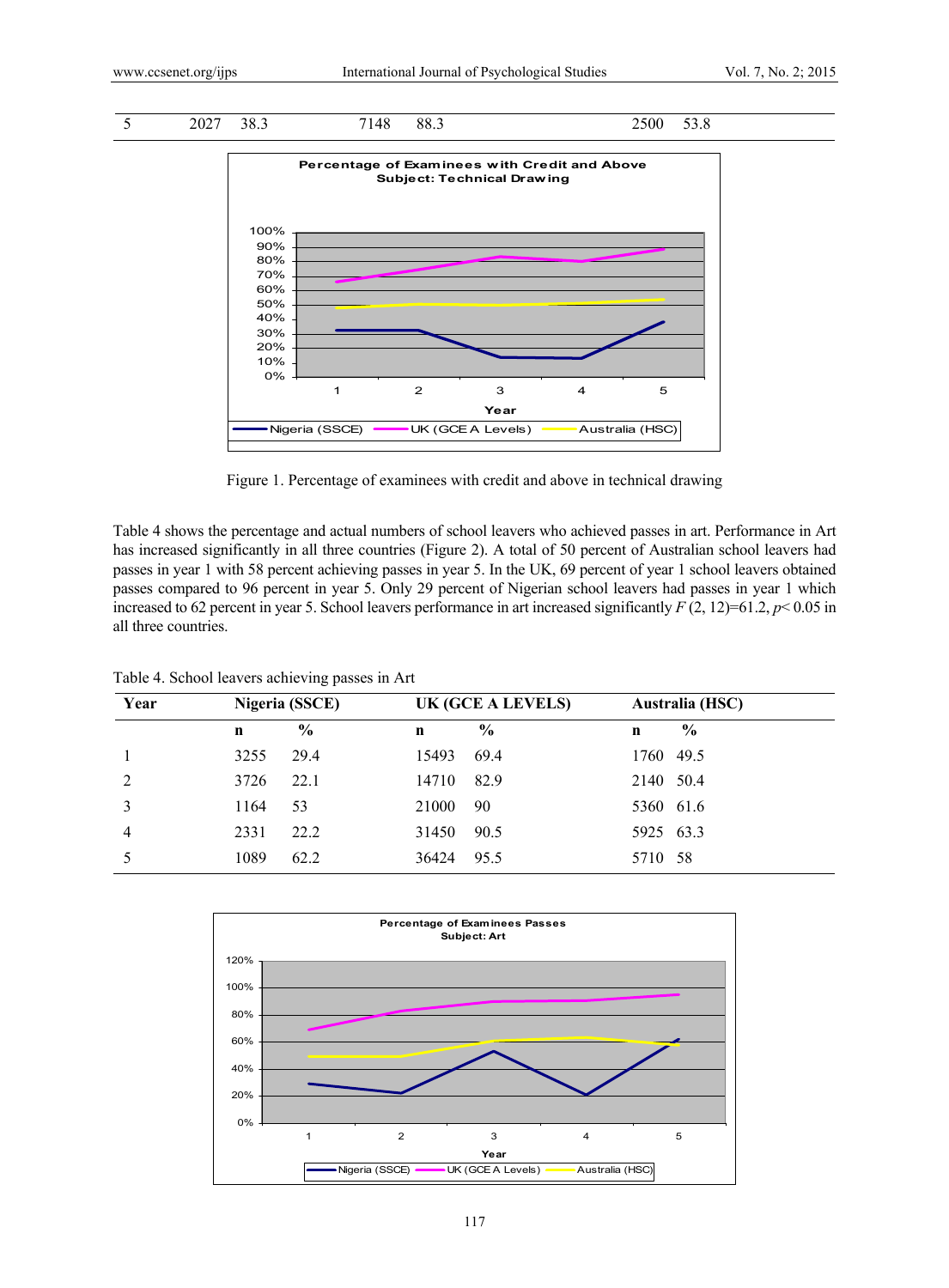#### Figure 2. Percentage of examinees passes in Art

Table 5 shows the percentage and actual numbers of school leavers who achieved passes in mathematics. Performance in all three countries were statistically significant *F*(2, 12)=28.1, *p*<0.05. Performance increased significantly in Australia from 49 percent in year 1 to 64 percent in year 5. In the UK 69 percent of the year 1 school leavers passes with a significant rise in year 5 to 90 percent. Nigeria was the only country where performance remained at 18 percent for both year 1 and year 5 school leavers. There was also a drop to 9 percent in year 3. This rose slightly to 11 percent in year 4. This drop in performance levels may be as a result of the transition between 1989 and 1992 in the Nigerian secondary school system from a five and seven year system, to a six year system.

| Year |             | Nigeria (SSCE) |             | UK (GCE A LEVELS) |             | Australia (HSC) |  |
|------|-------------|----------------|-------------|-------------------|-------------|-----------------|--|
|      | $\mathbf n$ | $\frac{6}{6}$  | $\mathbf n$ | $\frac{6}{9}$     | $\mathbf n$ | $\%$            |  |
|      | 16117       | 18.1           | 37570       | 68.8              | 1115        | 48.6            |  |
|      | 26042       | 18.1           | 41380       | 75.7              | 7521        | 49.1            |  |
|      | 7985        | 8.8            | 36910       | 77.9              | 20098 65.9  |                 |  |
| 4    | 53559       | 11             | 54664       | 82.4              | 19778 64    |                 |  |
|      | 138098      | 18.3           | 61515       | 89.8              | 14688 64    |                 |  |

Table 5. School leavers achieving passes in mathematics



Figure 3. Percentage of examinees with credit and above in mathematics

#### **4. Conclusion**

Results indicate that school leavers' performance on subjects which require high levels of visuospatial ability has risen significantly. It is evident that industrialised nations such as Australia and the United Kingdom show particularly high performance levels in these subjects. This may be linked to the highly technological environment of industrialised nations. Nigeria also showed increases in school leavers' performance which suggests that developing nations may indeed be experiencing increasing visuospatial ability. This may occur regardless of how minimal access to technology and visual stimulation may be. Increasing visuospatial ability is evident in all three nations along with the reported rise in average general intelligence.

The Nigeria data however showed a slump in performance between year 3 and year 4. As mentioned previously, and at this point, the most likely explanation is that the dip may be as a result of the transition to the 6-3-3-4 school system in 1989. This change was gradual with schools in all 32 states in Nigeria shifting from the old system to the new system very slowly. This may have affected the number of students who sat for the Senior Secondary School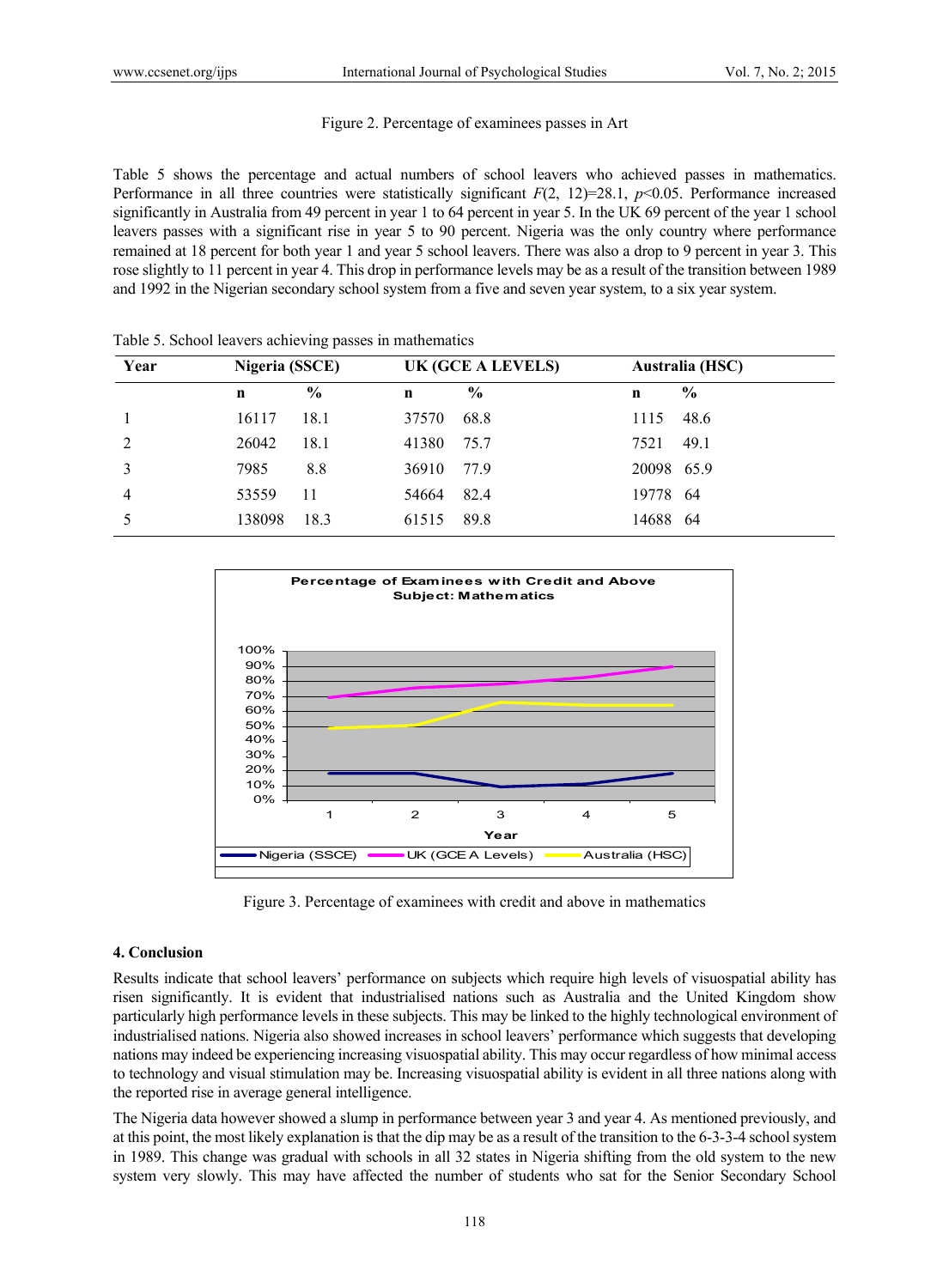Certificate Examination between 1989 and 1993. This in turn may have had an influence on the number of passes reported by the West African Examination Council during the same period. The performance of school leavers subsequently rose in later years.

As with most research there are clear limitations to the study. Although the researcher has attempted to compare like for like subjects one must be mindful that very educational system goes through periods of change. For instance, in New South Wales Australia there has been a revamp of the curriculum authority and NSW Board of Studies structure. Whether these changes may impact on curriculum delivery is yet to be tested.

Another limitation to the current study is that testing on a sample of students using computer application or 3D video game did not occur here. Further studies may explore recruitment of such a sample.

Overall it is evident that performance in all three subject shows increases in those subjects that require visuospatial skills. It appears that these increases are occurring at different rates hence I mentioned previously may be due to a variety of factors such as internal changes within individual education bodies. In addition, using mature samples in all three countries is quite consistent with Flynn's (1987) study where raw scores of army recruits on IQ tests were analysed. Flynn pointed out that mature individuals are nearer the peak of their raw score performance when compared to children. The maturity of the school leavers have assisted in presenting accurate evidence that visuospatial abilities are increasing.

#### **Acknowledgements**

Thank you to the staff of the West African Examination Council (WAEC) for providing relevant school leavers' examination results for Nigeria. I acknowledge the assistance of Dr. Bob McCann at the former New South Wales Board of Studies (BoS) for giving me access to school leavers' examination results. Similarly, I appreciate the help of staff of the Department of Education and Skills (DfES) for providing access to UK school leavers' results and relevant longitudinal data.

#### **References**

- Alias, M., Black, T. R., & Gray, D. E. (2002) Instructions on spatial skills and spatial visualisation ability in engineering students. *International Education Journal*, *3*(1), 1-12.
- Ceci, S. J. (1991). How much does schooling influence general intelligence and it's cognitive components? A reassessment of the evidence. *Developmental Psychology*, *27*, 703-722. http://dx.doi.org/10.1037/ 0012-1649.27.5.703
- Cocodia, E. A. et al. (2003). Evidence that rising population intelligence is impacting in formal education. *Personality and Individual Differences*, *35*(4), 797-810. http://dx.doi.org/10.1016/S0191-8869(02)00284-2
- Curtis, D., & Lawson, M. (2002). Computer adventure games as problem-solving environments. *International Education Journal*, *3*(4), 43-56.
- Flynn, J. R. (1984). The mean IQ of Americans: Massive gains 1932 to 1978. *Psychology Bulletin*, *95*, 29-51. http://dx.doi.org/10.1037/0033-2909.95.1.29
- Flynn, J. R. (1987). Massive IQ gains in 14 nations: What IQ tests really measure. *Psychology Bulletin*, *101*, 171-191. http://dx.doi.org/10.1037/0033-2909.101.2.171
- Gilhooly, K. J. (1994). Knowledge. In R. J. Sternberg (Ed.), *Encyclopaedia of Human Intelligence* (pp. 636-638). New York: Macmillan.
- Greenfield, P. M. (1998). The cultural elevation of IQ (pp. 81-123). In U. Neisser (Ed.), *The rising curve* (pp. 25-66). Washington, DC: American Psychological Association.
- Halpern, D. F., & LaMay, M. L. (2000). The smarter sex: A critical review of sex differences in intelligence. *Educational Psychology Review*, *12*(2), 229-246. http://dx.doi.org/10.1023/A:1009027516424
- Lohman, D. F. (2000). Complex information processing and intelligence. In R. J. Sternberg (Ed.), *Handbook of intelligence* (pp. 285-340). New York: Cambridge University Press. http://dx.doi.org/10.1017/ CBO9780511807947.015
- McGee, M. G. (1982). Spatial abilities, development and physiological foundations. In M. Potegal (Ed.), *Spatial visualisation*. New York: Academic Press.
- Neisser, U. (1997). Rising scores on intelligence tests. *American scientist*, *85*, 440-447.
- Neisser, U. (1998). Introduction: Rising test scores and what they mean. *In The rising curve: Long-term gains in IQ and related measures*. Washington, DC: American Psychological Association. http://dx.doi.org/10.1037/